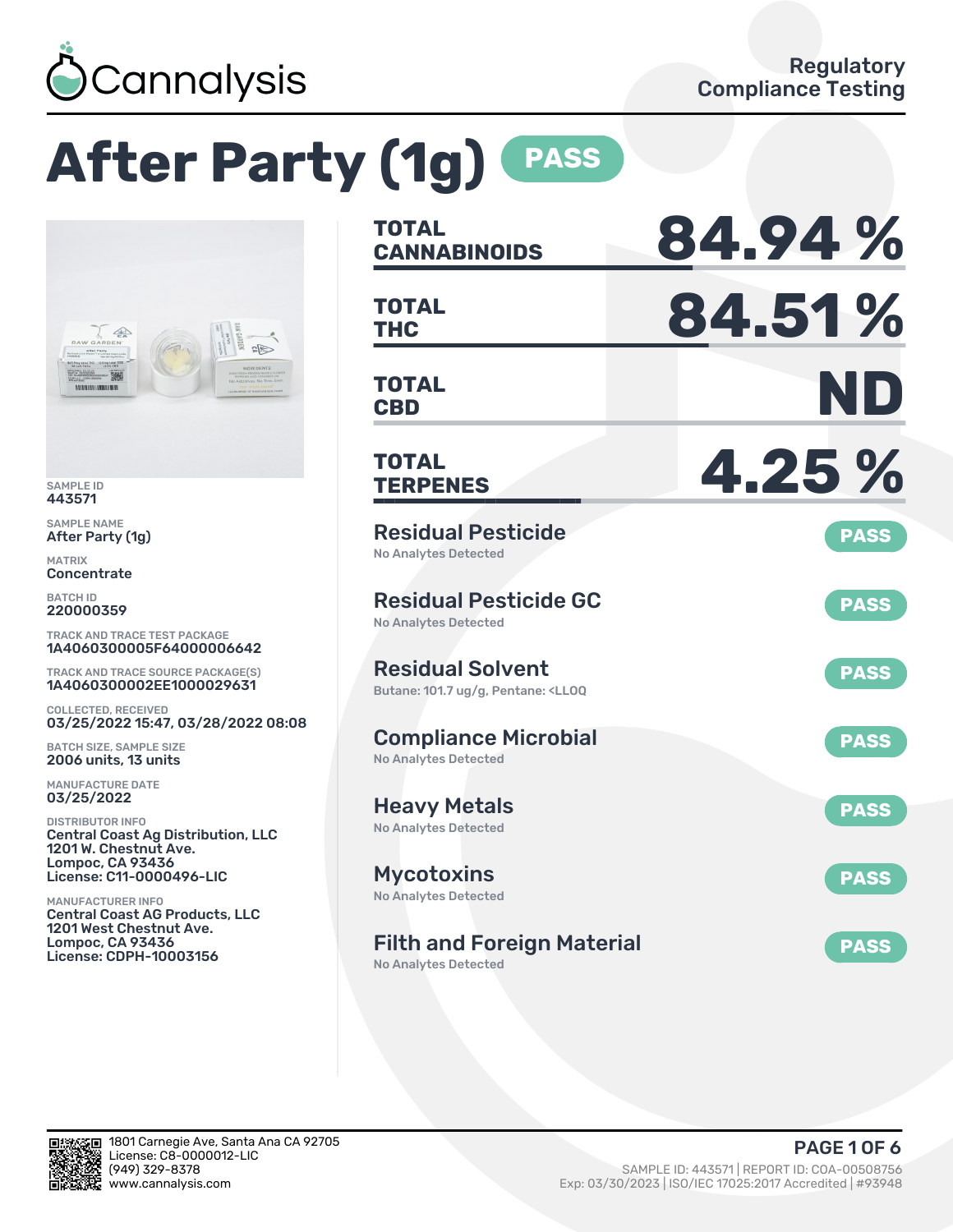

### CANNABINOID ANALYSIS

- Total THC,CBD value(s) have been decarboxylated.
- Total Cannabinoid value(s) have been decarboxylated.  $\mathbf{\Theta}$

| TOTAL THC:          | 845.1 mg/g (84.51%), 845.1 mg per package |
|---------------------|-------------------------------------------|
| TOTAL CBD:          | ND.                                       |
| TOTAL CANNABINOIDS: | 849.4 mg/g (84.94 %)                      |

UNIT OF MEASUREMENT: Milligrams per Gram(mg/g)

| <b>RESULT</b>                       | <b>LLOO</b>                                                                         | <b>ANALYTE</b>   | <b>RESULT</b> | <b>LOD</b> | LL <sub>00</sub> |
|-------------------------------------|-------------------------------------------------------------------------------------|------------------|---------------|------------|------------------|
| 960.9 mg/g (96.09 %)                | 1.0000                                                                              | CBDa             | <b>ND</b>     | 0.5000     | 1.0000           |
| $2.421 \,\mathrm{mag/g}$ (0.2421 %) | 1.0000                                                                              | CBD              | <b>ND</b>     | 0.5000     | 1.0000           |
| <b>ND</b>                           | 1.0000                                                                              | CBD <sub>v</sub> | <b>ND</b>     | 0.5000     | 1.0000           |
| <b>ND</b>                           | 1.0000                                                                              | CBCa             | <b>ND</b>     | 0.5000     | 1.0000           |
| 4.348 mg/g (0.4348 %)               | 1.0000                                                                              | CBC              | <b>ND</b>     | 0.5000     | 1.0000           |
| <b>ND</b>                           | 1.0000                                                                              | CBGa             | <b>ND</b>     | 0.5000     | 1.0000           |
| $<$ 1 mg/g                          | 1.0000                                                                              | <b>CBG</b>       | <b>ND</b>     | 0.5000     | 1.0000           |
| <b>ND</b>                           | 1.0000                                                                              |                  |               |            |                  |
|                                     | LOD<br>0.5000<br>0.5000<br>0.5000<br>0.5000<br>0.5000<br>0.5000<br>0.5000<br>0.5000 |                  |               |            |                  |

#### ADDITIONAL INFORMATION

| Method:              | SOP-TECH-001 |                                   | Sample Prepped: 03/28/2022 12:46 | Sample Approved: 03/28/2022 20:15  |  |
|----------------------|--------------|-----------------------------------|----------------------------------|------------------------------------|--|
| Instrument: UPLC-DAD |              | Sample Analyzed: 03/28/2022 14:11 |                                  | Prep-Analytical Batch: 36104-29856 |  |

### TERPENE ANALYSIS

| <b>TOTAL TERPENES:</b> |
|------------------------|
|------------------------|

42.57 mg/g (4.257 %)

|  | UNIT OF MEASUREMENT: |  |
|--|----------------------|--|

Milligrams per Gram(mg/g)

| <b>ANALYTE</b>  | <b>RESULT</b>           | <b>LOD</b> | <b>LLOQ</b> |  | <b>ANALYTE</b>          | <b>RESULT</b>                                      | <b>LOD</b> | <b>LLOQ</b> |
|-----------------|-------------------------|------------|-------------|--|-------------------------|----------------------------------------------------|------------|-------------|
| 3-Carene        | <b>ND</b>               | 1.000      | 2.500       |  | Alpha bisabolol         | <ll0q< td=""><td>0.1000</td><td>0.500</td></ll0q<> | 0.1000     | 0.500       |
| Alpha cedrene   | ND.                     | 1.000      | 2.500       |  | Alpha humulene          | 2.625 mg/g $(0.2625\%)$                            | 0.5000     | 1.000       |
| Alpha pinene    | 1.450 mg/g $(0.1450\%)$ | 0.1000     | 1.000       |  | Alpha terpinene         | <b>ND</b>                                          | 0.5000     | 1.000       |
| Alpha terpineol | 1.599 mg/g (0.1599 %)   | 0.3260     | 0.6520      |  | Beta caryophyllene      | 7.937 mg/g (0.7937 %)                              | 0.5000     | 1.000       |
| Beta myrcene    | 10.05 mg/g (1.005 %)    | 0.5000     | 1.000       |  | Beta pinene             | <ll0q< td=""><td>0.6070</td><td>1.214</td></ll0q<> | 0.6070     | 1.214       |
| Borneol         | <b>ND</b>               | 1.000      | 2.500       |  | Camphene                | <b>ND</b>                                          | 0.5000     | 1.000       |
| Camphor         | ND.                     | 0.1000     | 0.5000      |  | Caryophyllene oxide     | <b>ND</b>                                          | 0.5000     | 2.500       |
| Cedrol          | <b>ND</b>               | 0.5000     | 1.000       |  | Cis geraniol            | <b>ND</b>                                          | 1.000      | 2.500       |
| Cis nerolidol   | <b>ND</b>               | 2.500      | 5.000       |  | Eucalyptol              | <b>ND</b>                                          | 0.1000     | 0.500       |
| Fenchol         | 2.282 mg/g (0.2282 %)   | 0.5000     | 1.000       |  | Fenchone                | <ll0q< td=""><td>0.1000</td><td>0.500</td></ll0q<> | 0.1000     | 0.500       |
| Gamma terpinene | <b>ND</b>               | 0.1000     | 0.5000      |  | Gamma terpineol         | <b>ND</b>                                          | 0.2090     | 0.523       |
| Geranyl acetate | <b>ND</b>               | 0.1000     | 0.5000      |  | Isoborneol              | <b>ND</b>                                          | 0.5000     | 1.000       |
| Isopulegol      | <b>ND</b>               | 2.500      | 5.000       |  | Limonene                | 10.43 mg/g $(1.043\%)$                             | 0.5000     | 2.500       |
| Linalool        | 2.766 mg/g (0.2766 %)   | 0.5000     | 1.000       |  | Menthol                 | <b>ND</b>                                          | 1.000      | 2.500       |
| Ocimene 1       | <b>ND</b>               | 0.1550     | 0.3100      |  | Ocimene 2               | <ll0q< td=""><td>0.3450</td><td>1.725</td></ll0q<> | 0.3450     | 1.725       |
| P-cymene        | ND.                     | 0.5230     | 1.045       |  | P-mentha-1,5-diene ND   |                                                    | 0.5000     | 1.000       |
| Pulegone        | <b>ND</b>               | 0.1000     | 0.5000      |  | Sabinene                | <b>ND</b>                                          | 0.5000     | 1.000       |
| Terpinolene     | 3.428 mg/g (0.3428 %)   | 0.1000     | 0.5000      |  | Trans beta farnesene ND |                                                    | 2.500      | 5.000       |
| Trans geraniol  | <b>ND</b>               | 0.5000     | 2.500       |  | Trans nerolidol         | <b>ND</b>                                          | 0.5000     | 2.500       |
| Valencene       | <b>ND</b>               | 0.5000     | 1.000       |  |                         |                                                    |            |             |

| ANALYIE         | <b>KESULI</b>            | LUD    | LLUU   |  | ANALYIE                 | <b>KESULI</b>                                       | LUD    | LLUU   |
|-----------------|--------------------------|--------|--------|--|-------------------------|-----------------------------------------------------|--------|--------|
| 3-Carene        | <b>ND</b>                | 1.000  | 2.500  |  | Alpha bisabolol         | <ll0q< td=""><td>0.1000</td><td>0.5000</td></ll0q<> | 0.1000 | 0.5000 |
| Alpha cedrene   | <b>ND</b>                | 1.000  | 2.500  |  | Alpha humulene          | 2.625 mg/g $(0.2625\%)$                             | 0.5000 | 1.000  |
| Alpha pinene    | 1.450 mg/g $(0.1450\%)$  | 0.1000 | 1.000  |  | Alpha terpinene         | <b>ND</b>                                           | 0.5000 | 1.000  |
| Alpha terpineol | 1.599 mg/g $(0.1599\%)$  | 0.3260 | 0.6520 |  | Beta caryophyllene      | 7.937 mg/g (0.7937 %)                               | 0.5000 | 1.000  |
| Beta myrcene    | 10.05 mg/g (1.005 %)     | 0.5000 | 1.000  |  | Beta pinene             | <ll0q< td=""><td>0.6070</td><td>1.214</td></ll0q<>  | 0.6070 | 1.214  |
| Borneol         | <b>ND</b>                | 1.000  | 2.500  |  | Camphene                | <b>ND</b>                                           | 0.5000 | 1.000  |
| Camphor         | <b>ND</b>                | 0.1000 | 0.5000 |  | Caryophyllene oxide     | <b>ND</b>                                           | 0.5000 | 2.500  |
| Cedrol          | ND.                      | 0.5000 | 1.000  |  | Cis geraniol            | <b>ND</b>                                           | 1.000  | 2.500  |
| Cis nerolidol   | <b>ND</b>                | 2.500  | 5.000  |  | Eucalyptol              | <b>ND</b>                                           | 0.1000 | 0.5000 |
| Fenchol         | 2.282 mg/g $(0.2282 \%)$ | 0.5000 | 1.000  |  | Fenchone                | <lloq< td=""><td>0.1000</td><td>0.5000</td></lloq<> | 0.1000 | 0.5000 |
| Gamma terpinene | ND.                      | 0.1000 | 0.5000 |  | Gamma terpineol         | <b>ND</b>                                           | 0.2090 | 0.5230 |
| Geranyl acetate | ND                       | 0.1000 | 0.5000 |  | Isoborneol              | <b>ND</b>                                           | 0.5000 | 1.000  |
| Isopulegol      | <b>ND</b>                | 2.500  | 5.000  |  | Limonene                | 10.43 mg/g $(1.043\%)$                              | 0.5000 | 2.500  |
| Linalool        | 2.766 mg/g (0.2766 %)    | 0.5000 | 1.000  |  | Menthol                 | <b>ND</b>                                           | 1.000  | 2.500  |
| Ocimene 1       | <b>ND</b>                | 0.1550 | 0.3100 |  | Ocimene 2               | <ll0q< td=""><td>0.3450</td><td>1.725</td></ll0q<>  | 0.3450 | 1.725  |
| P-cymene        | <b>ND</b>                | 0.5230 | 1.045  |  | P-mentha-1,5-diene ND   |                                                     | 0.5000 | 1.000  |
| Pulegone        | <b>ND</b>                | 0.1000 | 0.5000 |  | Sabinene                | <b>ND</b>                                           | 0.5000 | 1.000  |
| Terpinolene     | 3.428 mg/g (0.3428 %)    | 0.1000 | 0.5000 |  | Trans beta farnesene ND |                                                     | 2.500  | 5.000  |
| Trans geraniol  | <b>ND</b>                | 0.5000 | 2.500  |  | Trans nerolidol         | <b>ND</b>                                           | 0.5000 | 2.500  |
|                 |                          |        |        |  |                         |                                                     |        |        |



1801 Carnegie Ave, Santa Ana CA 92705 License: C8-0000012-LIC<br>(949) 329-8378

PAGE 2 OF 6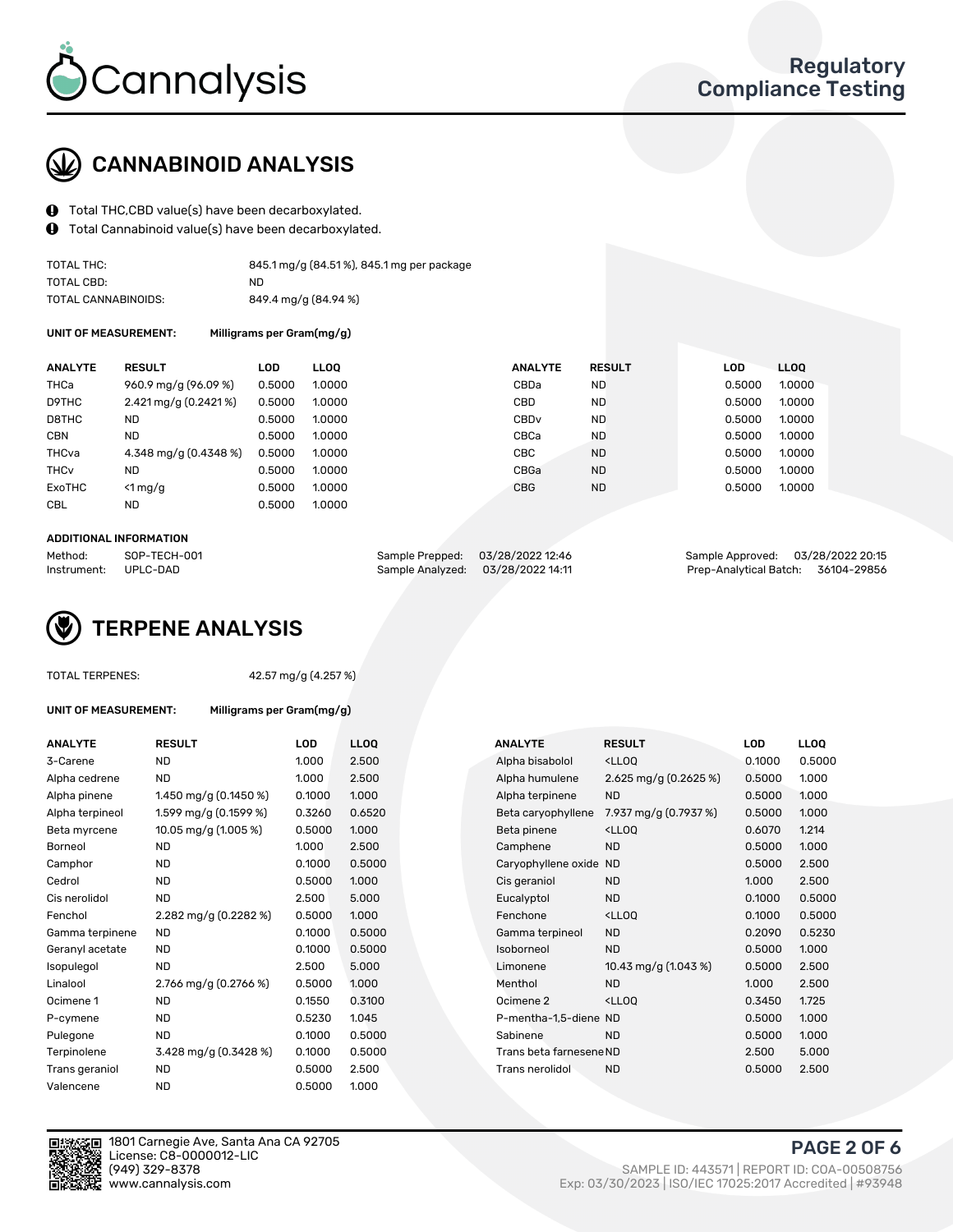

### Regulatory Compliance Testing

#### ADDITIONAL INFORMATION

Method: SOP-TECH-027 Sample Prepped: 03/28/2022 13:00 Sample Approved: 03/29/2022 09:56 Prep-Analytical Batch: 36109-29852



RESIDUAL PESTICIDE ANALYSIS PASS

UNIT OF MEASUREMENT: Micrograms per Gram(ug/g)

| <b>ANALYTE</b>  | <b>RESULT</b> | LOD    | LLOQ   | <b>ACTION LEVEL</b> |      | <b>ANALYTE</b>      | <b>RESULT</b> | LOD    | <b>LLOQ</b> | <b>ACTION LEVEL</b> |      |
|-----------------|---------------|--------|--------|---------------------|------|---------------------|---------------|--------|-------------|---------------------|------|
| Abamectin       | <b>ND</b>     | 0.0200 | 0.0400 | 0.1000              | Pass | Acephate            | <b>ND</b>     | 0.0200 | 0.0400      | 0.1000              | Pass |
| Acequinocyl     | <b>ND</b>     | 0.0200 | 0.0400 | 0.1000              | Pass | Acetamiprid         | <b>ND</b>     | 0.0200 | 0.0400      | 0.1000              | Pass |
| Aldicarb        | <b>ND</b>     | 0.0200 | 0.0400 | 0.0                 | Pass | Azoxystrobin        | <b>ND</b>     | 0.0200 | 0.0400      | 0.1000              | Pass |
| Bifenazate      | <b>ND</b>     | 0.0200 | 0.0400 | 0.1000              | Pass | <b>Bifenthrin</b>   | <b>ND</b>     | 0.0200 | 0.0400      | 3.000               | Pass |
| <b>Boscalid</b> | <b>ND</b>     | 0.0200 | 0.0400 | 0.1000              | Pass | Carbaryl            | <b>ND</b>     | 0.0200 | 0.0400      | 0.5000              | Pass |
| Carbofuran      | <b>ND</b>     | 0.0200 | 0.0400 | 0.0                 | Pass | Chlorantraniliprole | <b>ND</b>     | 0.0200 | 0.0400      | 10.00               | Pass |
| Clofentezine    | <b>ND</b>     | 0.0200 | 0.0400 | 0.1000              | Pass | Coumaphos           | <b>ND</b>     | 0.0200 | 0.0400      | 0.0                 | Pass |
| Cyfluthrin      | <b>ND</b>     | 0.4000 | 1.000  | 2.000               | Pass | Cypermethrin        | <b>ND</b>     | 0.4000 | 1.000       | 1.000               | Pass |
| Daminozide      | <b>ND</b>     | 0.0200 | 0.0400 | 0.0                 | Pass | Diazinon            | <b>ND</b>     | 0.0200 | 0.0400      | 0.1000              | Pass |
| Dichlorvos      | <b>ND</b>     | 0.0200 | 0.0400 | 0.0                 | Pass | Dimethoate          | <b>ND</b>     | 0.0200 | 0.0400      | 0.0                 | Pass |
| Dimethomorph    | <b>ND</b>     | 0.0200 | 0.0400 | 2.000               | Pass | <b>Ethoprophos</b>  | <b>ND</b>     | 0.0200 | 0.0400      | 0.0                 | Pass |
| Etofenprox      | <b>ND</b>     | 0.0200 | 0.0400 | 0.0                 | Pass | Etoxazole           | <b>ND</b>     | 0.0200 | 0.0400      | 0.1000              | Pass |
| Fenhexamid      | <b>ND</b>     | 0.0200 | 0.0400 | 0.1000              | Pass | Fenoxycarb          | <b>ND</b>     | 0.0200 | 0.0400      | 0.0                 | Pass |
| Fenpyroximate   | <b>ND</b>     | 0.0200 | 0.0400 | 0.1000              | Pass | Fipronil            | <b>ND</b>     | 0.0400 | 0.1000      | 0.0                 | Pass |
| Flonicamid      | <b>ND</b>     | 0.0200 | 0.0400 | 0.1000              | Pass | Fludioxonil         | <b>ND</b>     | 0.0200 | 0.0400      | 0.1000              | Pass |
| Hexythiazox     | <b>ND</b>     | 0.0200 | 0.0400 | 0.1000              | Pass | Imazalil            | <b>ND</b>     | 0.0200 | 0.0400      | 0.0                 | Pass |
| Imidacloprid    | <b>ND</b>     | 0.0200 | 0.0400 | 5.000               | Pass | Kresoxim methyl     | <b>ND</b>     | 0.0200 | 0.0400      | 0.1000              | Pass |
| Malathion       | <b>ND</b>     | 0.0200 | 0.0400 | 0.5000              | Pass | Metalaxyl           | <b>ND</b>     | 0.0200 | 0.0400      | 2.000               | Pass |
| Methiocarb      | <b>ND</b>     | 0.0200 | 0.0400 | 0.0                 | Pass | Methomyl            | <b>ND</b>     | 0.0200 | 0.0400      | 1.000               | Pass |
| Mevinphos       | <b>ND</b>     | 0.0200 | 0.0400 | 0.0                 | Pass | Myclobutanil        | <b>ND</b>     | 0.0200 | 0.0400      | 0.1000              | Pass |
| Naled           | <b>ND</b>     | 0.0200 | 0.0400 | 0.1000              | Pass | Oxamyl              | <b>ND</b>     | 0.0200 | 0.0400      | 0.5000              | Pass |
| Paclobutrazol   | <b>ND</b>     | 0.0200 | 0.0400 | 0.0                 | Pass | Permethrins         | <b>ND</b>     | 0.0400 | 0.1000      | 0.5000              | Pass |
| Phosmet         | <b>ND</b>     | 0.0200 | 0.0400 | 0.1000              | Pass | Piperonyl butoxide  | <b>ND</b>     | 0.0200 | 0.0400      | 3.000               | Pass |
| Prallethrin     | <b>ND</b>     | 0.0200 | 0.0400 | 0.1000              | Pass | Propiconazole       | <b>ND</b>     | 0.0200 | 0.0400      | 0.1000              | Pass |
| Propoxur        | <b>ND</b>     | 0.0200 | 0.0400 | 0.0                 | Pass | Pyrethrins          | <b>ND</b>     | 0.0200 | 0.0400      | 0.5000              | Pass |
| Pyridaben       | <b>ND</b>     | 0.0200 | 0.0400 | 0.1000              | Pass | Spinetoram          | <b>ND</b>     | 0.0200 | 0.0400      | 0.1000              | Pass |
| Spinosad        | <b>ND</b>     | 0.0300 | 0.0700 | 0.1000              | Pass | Spiromesifen        | <b>ND</b>     | 0.0200 | 0.0400      | 0.1000              | Pass |
| Spirotetramat   | <b>ND</b>     | 0.0200 | 0.0400 | 0.1000              | Pass | Spiroxamine         | <b>ND</b>     | 0.0200 | 0.0400      | 0.0                 | Pass |
| Tebuconazole    | <b>ND</b>     | 0.0200 | 0.0400 | 0.1000              | Pass | Thiacloprid         | <b>ND</b>     | 0.0200 | 0.0400      | 0.0                 | Pass |
| Thiamethoxam    | <b>ND</b>     | 0.0200 | 0.0400 | 5.000               | Pass | Trifloxystrobin     | <b>ND</b>     | 0.0200 | 0.0400      | 0.1000              | Pass |
|                 |               |        |        |                     |      |                     |               |        |             |                     |      |

### ADDITIONAL INFORMATION

Method: SOP-TECH-002 Sample Prepped: 03/28/2022 12:46 Sample Approved: 03/29/2022 10:57<br>Sample Analyzed: 03/28/2022 13:44 Prep-Analytical Batch: 36103-29854 Prep-Analytical Batch: 36103-29854

PAGE 3 OF 6

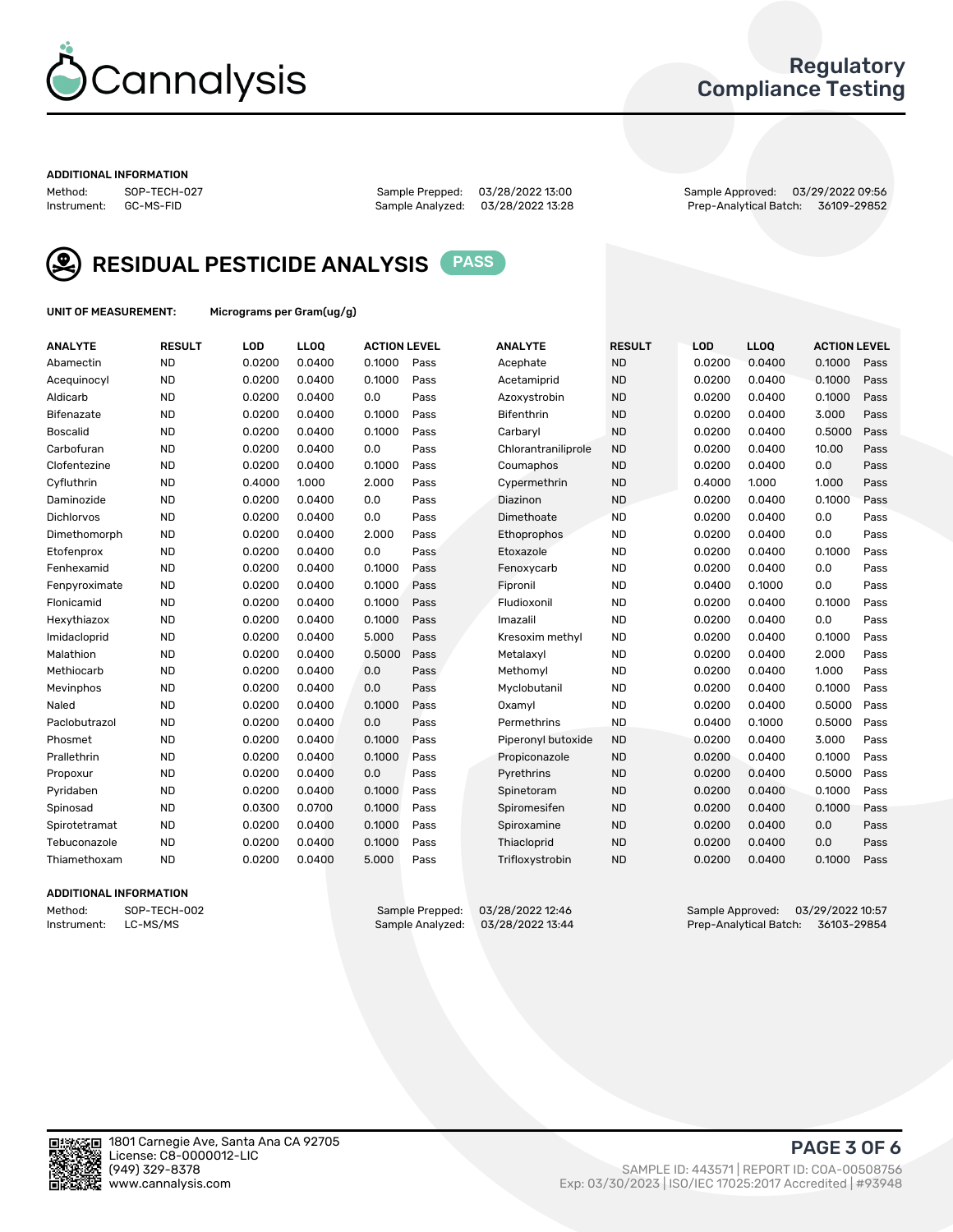

### RESIDUAL PESTICIDE GC ANALYSIS PASS

| UNIT OF MEASUREMENT: |               | Micrograms per Gram(ug/g) |        |                     |      |                |               |        |             |                     |      |  |  |
|----------------------|---------------|---------------------------|--------|---------------------|------|----------------|---------------|--------|-------------|---------------------|------|--|--|
| <b>ANALYTE</b>       | <b>RESULT</b> | LOD                       | LLOO   | <b>ACTION LEVEL</b> |      | <b>ANALYTE</b> | <b>RESULT</b> | LOD    | <b>LLOO</b> | <b>ACTION LEVEL</b> |      |  |  |
| Captan               | <b>ND</b>     | 0.1000                    | 0.2000 | 0.7000              | Pass | Chlordane      | <b>ND</b>     | 0.0109 | 0.0136      | 0.0                 | Pass |  |  |
| Methyl parathion     | <b>ND</b>     | 0.0400                    | 0.1000 | 0.0                 | Pass | <b>PCNB</b>    | <b>ND</b>     | 0.0200 | 0.0400      | 0.1000              | Pass |  |  |
| Chlorfenapyr         | <b>ND</b>     | 0.0800                    | 0.1000 | 0.0                 | Pass | Chlorpyrifos   | <b>ND</b>     | 0.0800 | 0.1000      | 0.0                 | Pass |  |  |

#### ADDITIONAL INFORMATION

| repped:  | 03/28/2022 12:46 |  |
|----------|------------------|--|
| nalyzed: | 03/28/2022 13:45 |  |
|          |                  |  |

Method: SOP-TECH-010 Sample Prepped: 03/28/2022 12:46 Sample Approved: 03/29/2022 10:33 Instrument: GC-MS/MS Sample Analyzed: 03/28/2022 13:45 Prep-Analytical Batch: 36105-29855



UNIT OF MEASUREMENT: Micrograms per Gram(ug/g)

| <b>ANALYTE</b>    | <b>RESULT</b>                                                                                                                                                       | LOD    | <b>LLOO</b> | <b>ACTION LEVEL</b> |      | <b>ANALYTE</b>     | <b>RESULT</b> | <b>LOD</b> | <b>LLOO</b> | <b>ACTION LEVEL</b> |      |
|-------------------|---------------------------------------------------------------------------------------------------------------------------------------------------------------------|--------|-------------|---------------------|------|--------------------|---------------|------------|-------------|---------------------|------|
| Acetone           | <b>ND</b>                                                                                                                                                           | 50.00  | 100.0       | 5000                | Pass | Acetonitrile       | <b>ND</b>     | 50.00      | 100.0       | 410.0               | Pass |
| Benzene           | <b>ND</b>                                                                                                                                                           | 0.5000 | 1.000       | 1.000               | Pass | <b>Butane</b>      | 101.7 ug/g    | 50.00      | 100.0       | 5000                | Pass |
| Chloroform        | <b>ND</b>                                                                                                                                                           | 0.5000 | 1.000       | 1.000               | Pass | Ethanol            | <b>ND</b>     | 50.00      | 100.0       | 5000                | Pass |
| Ethyl Acetate     | <b>ND</b>                                                                                                                                                           | 50.00  | 100.0       | 5000                | Pass | <b>Ethyl Ether</b> | <b>ND</b>     | 50.00      | 100.0       | 5000                | Pass |
| Ethylene oxide    | <b>ND</b>                                                                                                                                                           | 0.5000 | 1.000       | 1.000               | Pass | Heptane            | <b>ND</b>     | 50.00      | 100.0       | 5000                | Pass |
| Hexane            | <b>ND</b>                                                                                                                                                           | 50.00  | 100.0       | 290.0               | Pass | Isopropyl Alcohol  | <b>ND</b>     | 50.00      | 100.0       | 5000                | Pass |
| Methanol          | <b>ND</b>                                                                                                                                                           | 50.00  | 100.0       | 3000                | Pass | Methylene chloride | <b>ND</b>     | 0.5000     | 1.000       | 1.000               | Pass |
| Pentane           | <lloo< td=""><td>50.00</td><td>100.0</td><td>5000</td><td>Pass</td><td>Propane</td><td><b>ND</b></td><td>50.00</td><td>200.0</td><td>5000</td><td>Pass</td></lloo<> | 50.00  | 100.0       | 5000                | Pass | Propane            | <b>ND</b>     | 50.00      | 200.0       | 5000                | Pass |
| Toluene           | <b>ND</b>                                                                                                                                                           | 50.00  | 100.0       | 890.0               | Pass | Xvlenes            | <b>ND</b>     | 50.08      | 100.0       | 2170                | Pass |
| Trichloroethylene | <b>ND</b>                                                                                                                                                           | 0.5000 | 1.000       | 1.000               | Pass | 1.2-Dichloroethane | <b>ND</b>     | 0.5000     | 1.000       | 1.000               | Pass |
|                   |                                                                                                                                                                     |        |             |                     |      |                    |               |            |             |                     |      |

### ADDITIONAL INFORMATION

Method: SOP-TECH-021 Sample Prepped: 03/28/2022 13:00 Sample Approved: 03/29/2022 09:56<br>Sample Analyzed: 03/28/2022 13:27 Prep-Analytical Batch: 36108-29851 Prep-Analytical Batch: 36108-29851



UNIT OF MEASUREMENT: Cycle Threshold (Ct)

| <b>ANALYTE</b>                        | <b>RESULT</b>          | LOD   | <b>LLOO</b> | <b>ACTION LEVEL</b> |                 | <b>ANALYTE</b>   | <b>RESULT</b> | <b>LOD</b> | <b>LLOO</b>      | <b>ACTION LEVEL</b> |      |
|---------------------------------------|------------------------|-------|-------------|---------------------|-----------------|------------------|---------------|------------|------------------|---------------------|------|
| A.fumigatus                           | <b>ND</b>              | 33.00 | 0.0         | 0.0                 | Pass            | A. flavus        | <b>ND</b>     | 33.00      | 0.0              | 0.0                 | Pass |
| A. niger                              | <b>ND</b>              | 33.00 | 0.0         | 0.0                 | Pass            | A. terreus       | <b>ND</b>     | 33.00      | 0.0              | 0.0                 | Pass |
| <b>STEC</b>                           | <b>ND</b>              | 33.00 | 0.0         | 0.0                 | Pass            | Salmonella spp   | <b>ND</b>     | 33.00      | 0.0              | 0.0                 | Pass |
|                                       | ADDITIONAL INFORMATION |       |             |                     |                 |                  |               |            |                  |                     |      |
| SOP-TECH-016, SOP-TECH-022<br>Method: |                        |       |             |                     | Sample Prepped: | 03/29/2022 07:01 |               |            | Sample Approved: | 03/29/2022 11:31    |      |

Instrument: qPCR Sample Analyzed: 03/29/2022 07:03 Prep-Analytical Batch: 36111-29858

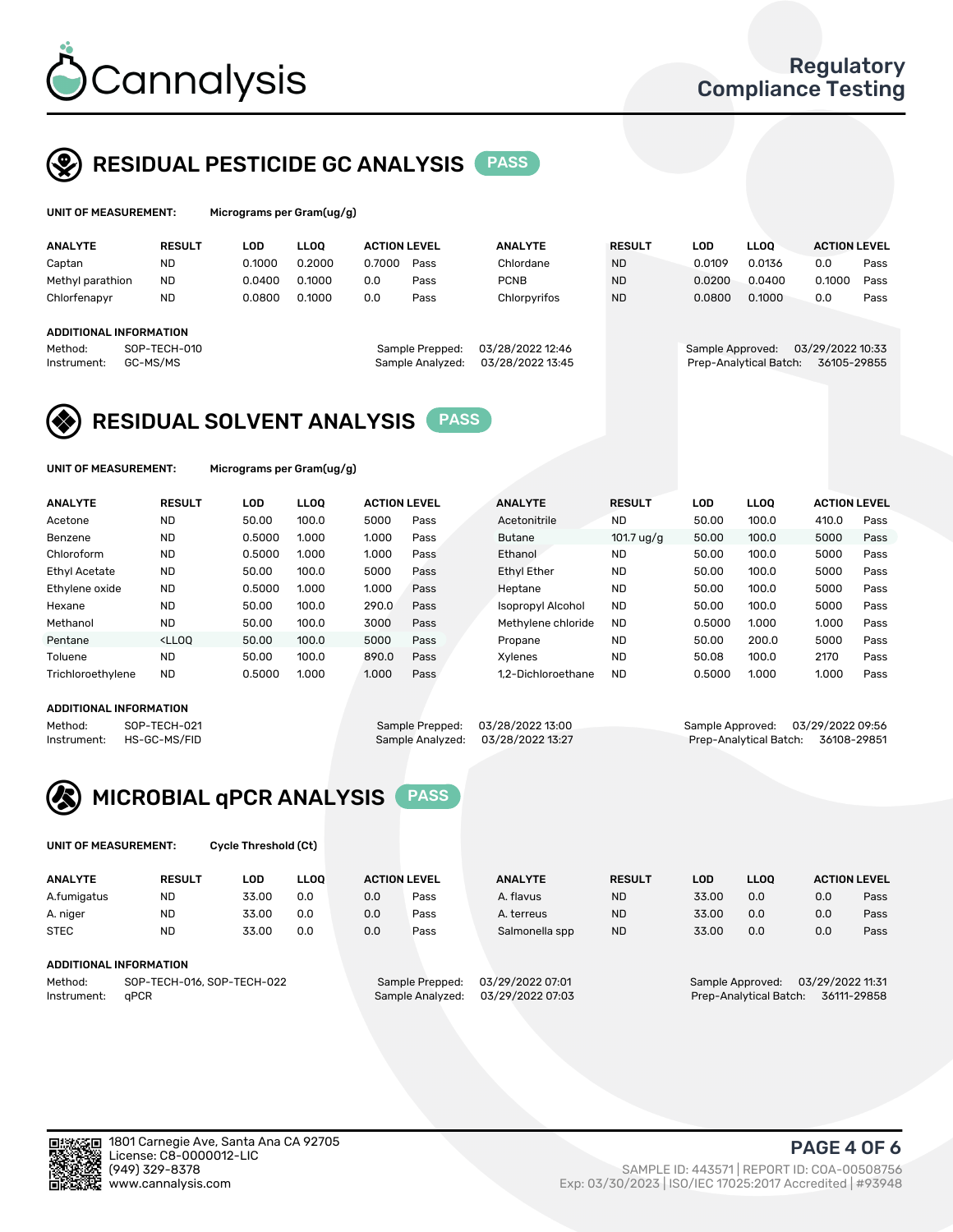



| <b>UNIT OF MEASUREMENT:</b> |               | Micrograms per Gram(ug/g) |             |                     |                |               |        |             |                     |      |  |
|-----------------------------|---------------|---------------------------|-------------|---------------------|----------------|---------------|--------|-------------|---------------------|------|--|
| ANALYTE                     | <b>RESULT</b> | LOD                       | <b>LLOO</b> | <b>ACTION LEVEL</b> | <b>ANALYTE</b> | <b>RESULT</b> | LOD    | <b>LLOO</b> | <b>ACTION LEVEL</b> |      |  |
| Arsenic                     | <b>ND</b>     | 0.0120                    | 0.1000      | 0.2000 Pass         | Cadmium        | <b>ND</b>     | 0.0072 | 0.0500      | 0.2000 Pass         |      |  |
| Lead                        | <b>ND</b>     | 0.0068                    | 0.0500      | 0.5000 Pass         | Mercury        | <b>ND</b>     | 0.0060 | 0.0500      | 0.1000              | Pass |  |
| ADDITIONAL INFORMATION      |               |                           |             |                     |                |               |        |             |                     |      |  |

Method: SOP-TECH-013 Sample Prepped: 03/29/2022 11:22 Sample Approved: 03/30/2022 14:52 Instrument: ICP-MS Sample Analyzed: 03/29/2022 12:09 Prep-Analytical Batch: 36124-29868

MYCOTOXINS ANALYSIS PASS



UNIT OF MEASUREMENT: Micrograms per Kilogram(ug/kg)

| <b>ANALYTE</b>          | <b>RESULT</b> | LOD   | <b>LLOO</b> | <b>ACTION LEVEL</b> |      | <b>ANALYTE</b> | <b>RESULT</b> | LOD   | <b>LLOO</b> | <b>ACTION LEVEL</b> |      |
|-------------------------|---------------|-------|-------------|---------------------|------|----------------|---------------|-------|-------------|---------------------|------|
| Aflatoxin B1            | <b>ND</b>     | 1.000 | 2.000       |                     | N/A  | Aflatoxin B2   | <b>ND</b>     | 2.000 | 5.000       |                     | N/A  |
| Aflatoxin G1            | <b>ND</b>     | 2.000 | 5.000       |                     | N/A  | Aflatoxin G2   | <b>ND</b>     | 2.000 | 5.000       |                     | N/A  |
| <b>Total Aflatoxins</b> | <b>ND</b>     | 10.00 | 14.00       | 20.00               | Pass | Ochratoxin A   | <b>ND</b>     | 1.000 | 2.000       | 20.00               | Pass |
|                         |               |       |             |                     |      |                |               |       |             |                     |      |

#### ADDITIONAL INFORMATION

Method: SOP-TECH-020 Sample Prepped: 03/28/2022 13:26 Sample Approved: 03/29/2022 10:24 Instrument: LC-MS/MS Sample Analyzed: 03/28/2022 13:43 Prep-Analytical Batch: 36107-29853

## FILTH & FOREIGN MATERIAL ANALYSIS PASS

UNIT OF MEASUREMENT: Filth and Foreign Matter (%, #/3g)

| <b>ANALYTE</b>                                              | <b>RESULT</b> | LOD | <b>LLOO</b> | <b>ACTION LEVEL</b> |                                     | <b>ANALYTE</b>                       | <b>RESULT</b>                                                                 | LOD | <b>LLOO</b> | <b>ACTION LEVEL</b> |      |
|-------------------------------------------------------------|---------------|-----|-------------|---------------------|-------------------------------------|--------------------------------------|-------------------------------------------------------------------------------|-----|-------------|---------------------|------|
| IF RH ME                                                    | <b>ND</b>     | 0.0 | 0.0         | 1.000               | Pass                                | <b>IFM</b>                           | <b>ND</b>                                                                     | 0.0 | 0.0         | 25.00               | Pass |
| Mold                                                        | <b>ND</b>     | 0.0 | 0.0         | 25.00               | Pass                                | <b>SSCD</b>                          | <b>ND</b>                                                                     | 0.0 | 0.0         | 25.00               | Pass |
| ADDITIONAL INFORMATION                                      |               |     |             |                     |                                     |                                      |                                                                               |     |             |                     |      |
| Method:<br>SOP-TECH-009<br>Instrument:<br>Visual Inspection |               |     |             |                     | Sample Prepped:<br>Sample Analyzed: | 03/28/2022 13:11<br>03/28/2022 13:11 | 03/28/2022 13:13<br>Sample Approved:<br>36113-29850<br>Prep-Analytical Batch: |     |             |                     |      |



PAGE 5 OF 6